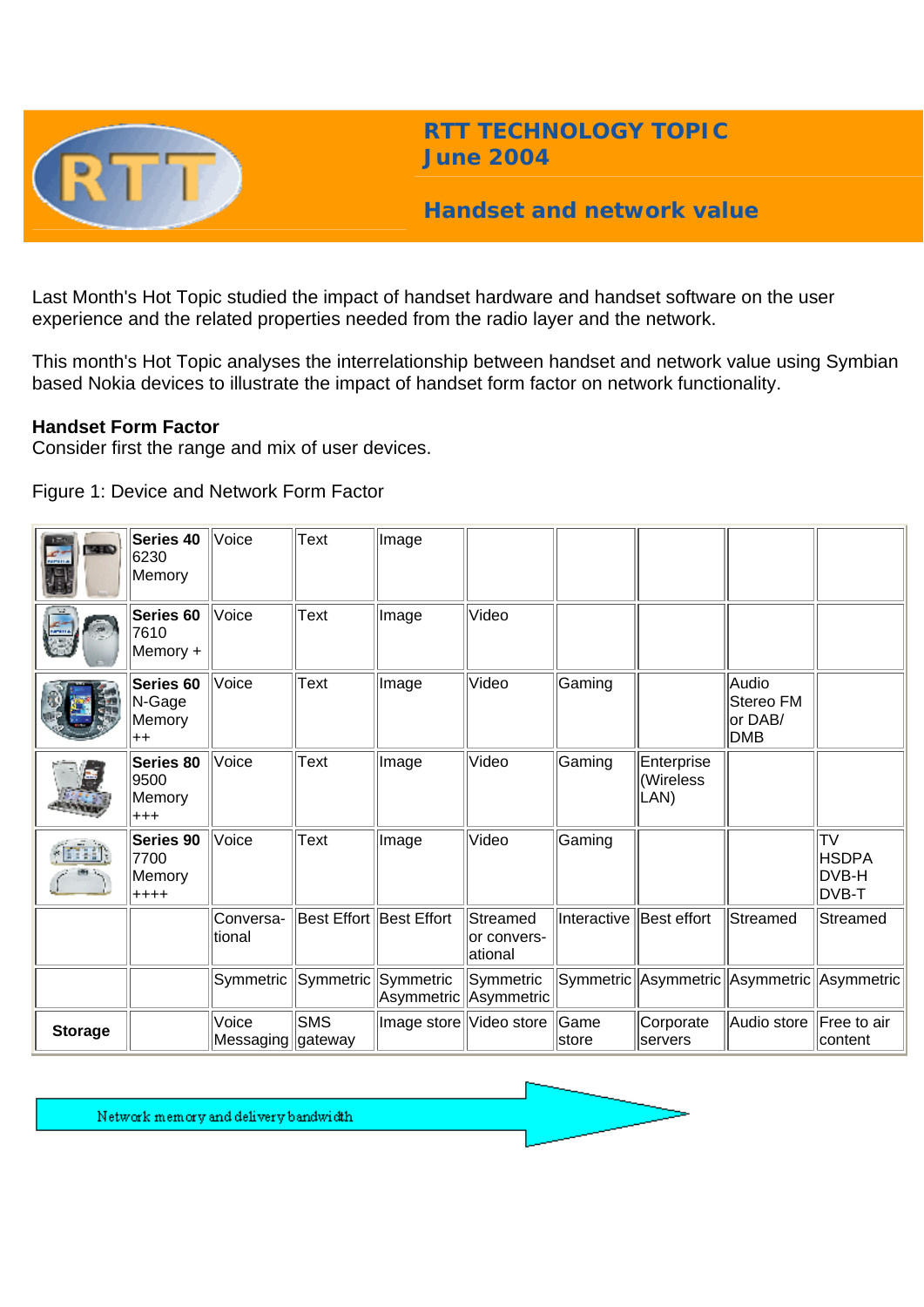A Series 40 handset such as the 6230 is an entry level camera phone with an application form factor that is a mix of voice, text and imaging.

A Series 60 handset, for example the 7610, adds video to the traffic mix, an N-Gage adds gaming and a stereo FM receiver. Note the potential benefit in the longer term of having a high quality high bandwidth audio and data downlink multiplex for these devices- for example a DVB-H or DMB multiplex.

A Series 80 device such as the 9500 adds enterprise functionality. The inclusion of PowerPoint, Word, and Excel determine uplink and downlink delivery and memory requirements. Wireless LAN connectivity helps support the 'enterprise network' proposition.

A Series 90 device, for example the 7700, turns the 'enterprise network' proposition into a 'media network' proposition. This places particular demands on the downlink. The choice here is either to use existing EDGE time slot or WCDMA code channels or HSDPA or DVB-T/ DVB-H.

Neither EDGE nor the Release99 WCDMA radio layers were ever designed to be suitable or optimised for the delivery of digital TV. The radio layer and MAC layers are not sufficiently asymmetric and although low bit rate TV is possible (Vodafone's 128kbps TV streaming demonstration is a recent example), it is difficult to see how these services could ever be widely deployed without compromising existing voice performance metrics.

With HSDPA, a headline data rate of 10.8 Mbps implies a ten to 1 asymmetry (assuming an eventual max uplink from the handset of 960kbps in more or less perfect channel conditions). HSDPA also drops power control, helping the power budget (in both directions). The 5 code, 10 code or 15 code (SF16) multiplex could work for re-purposed digital TV but the cost is substantial processor load in the receiver (over 200 MIPS to support the turbo decoder.)

The alternative is to put a DVBT or DVBH receiver into the phone. Previously this would have seemed imprudent from the point of view of the overall power budget of the device but this is changing (see [www.ti.com](http://www.ti.com/), [www.radioscape.com](http://www.radioscape.com/) , [www.frontier-silicon.com](http://www.frontier-silicon.com/) and [www.zarlink.com](http://www.zarlink.com/) for examples).

Figure 2: A DVB-T receiver from Zarlink.

Similar form factor devices are being sampled by Sony SES/Freescale, Panasonic and Pro Television Technologies in Denmark but including DVB-H compatibility.



DAB and DMB receivers capable of simultaneously demodulating 3 audio channels (TMS320DRE310DSP)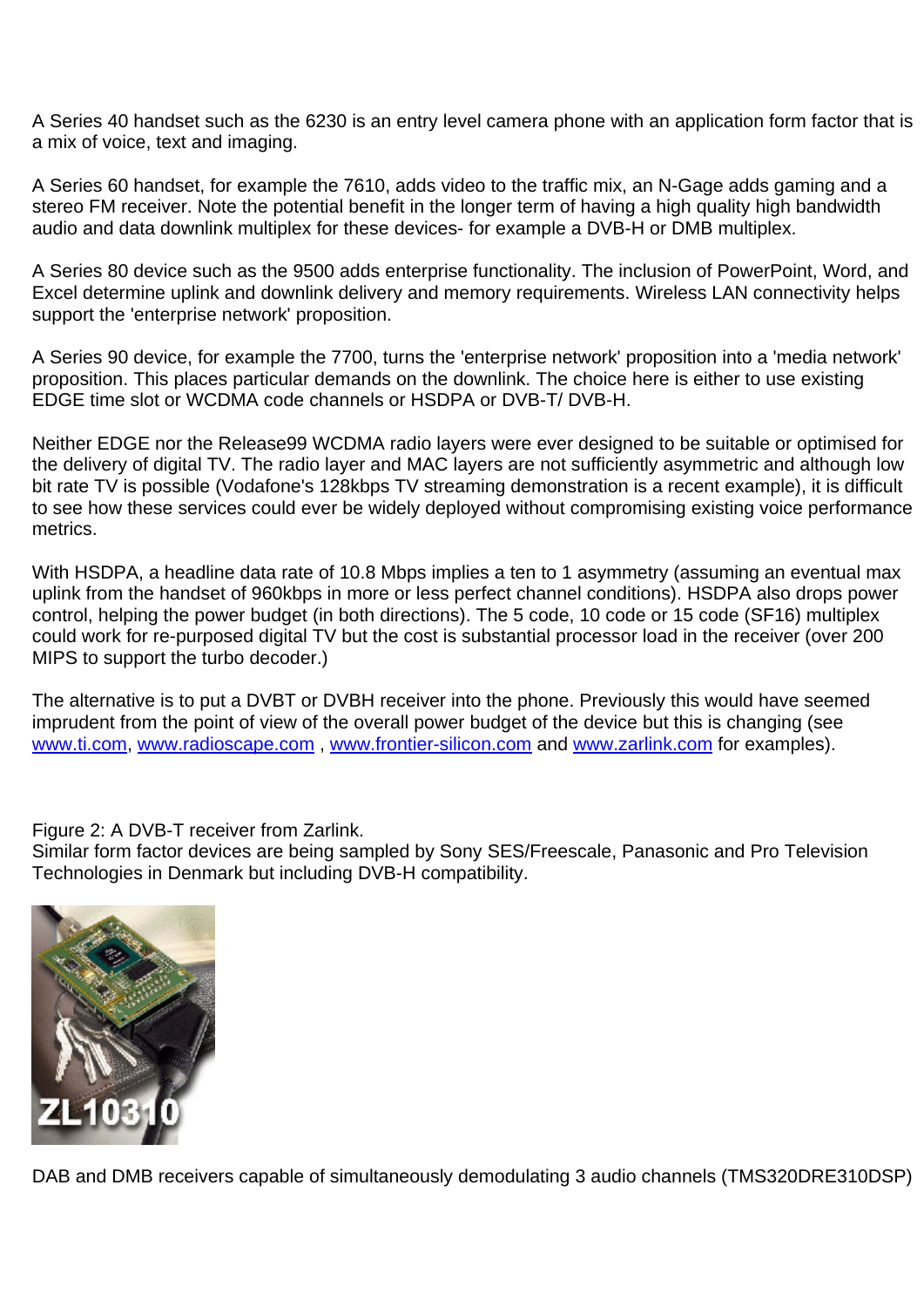typically draw less than 200 milliWatts. DVBT or DVBH receivers have a tougher job to do (adding video to the multiplex) and current production versions, which are designed for use in set top boxes typically draw 2 to 3 watts from a power supply. In principle though, DVBT or DVBH should both be able to offer a more power efficient receiver implementation per bit processed than HSDPA. (More work is done in the broadcast transmitter (encoder) leaving less work to do in the receiver). In DVB-H, IP audio/video data streams are time sliced. Time slicing helps the decoder power budget and allows single receiver devices to use spare time slots to measure serving and adjacent transmitter signal strength and signal quality (receiver driven handover). An optional 4K OFDM carrier multiplex and additional forward error protection with extended interleaving helps improve Doppler tolerance. Note that a DVB-H multiplex can be added to an existing DVB-T transmission. Intriguingly, there is also support in the present DVB standard for 5 MHz channel spacing so in principle either DVB-T and or DVB-H and/or DAB could be implemented in existing cellular spectrum - the time division duplexed bands in UMTS being one possibility.

So, back to receivers. The point of the 7700 device is to have a 16:9 form factor display (wide screen TV) with a touch screen to allow users to preview multiple channels. Figure 3 shows an example from ST Microelectronics ([www.st.com](http://www.st.com/)) of a VGA display capable of showing 16 QCIF streams. The mosaic screen may be compiled at source or be required to select frames from available services. Either way, the implication is that both HSDPA and DVB therefore have to be capable of supporting multiple data streams.

Figure 3: 16 QCIF streams on a VGA display



## **Network Form Factor**

Which brings the topic round to network form factor. From Figure 1, it can be seen that the mix of handsets supported by the network will determine the hardware and software needed in the network.

Consider first the qualities needed from the end to end bearers.

All the products featured have voice as a common denominator. Voice is 'conversational' and 'symmetric'. It has a multiplier effect in that it also generates a need for voice messaging in the network (network added value).

All the products featured have SMS text as a common denominator. SMS is intrinsically 'best effort' though 'best effort' works best (and has most value) when the end to end delay and delay variability metrics are closely controlled. It has a multiplier effect in that it also generates a need for SMS gateways and SMS storage in the network (network added value).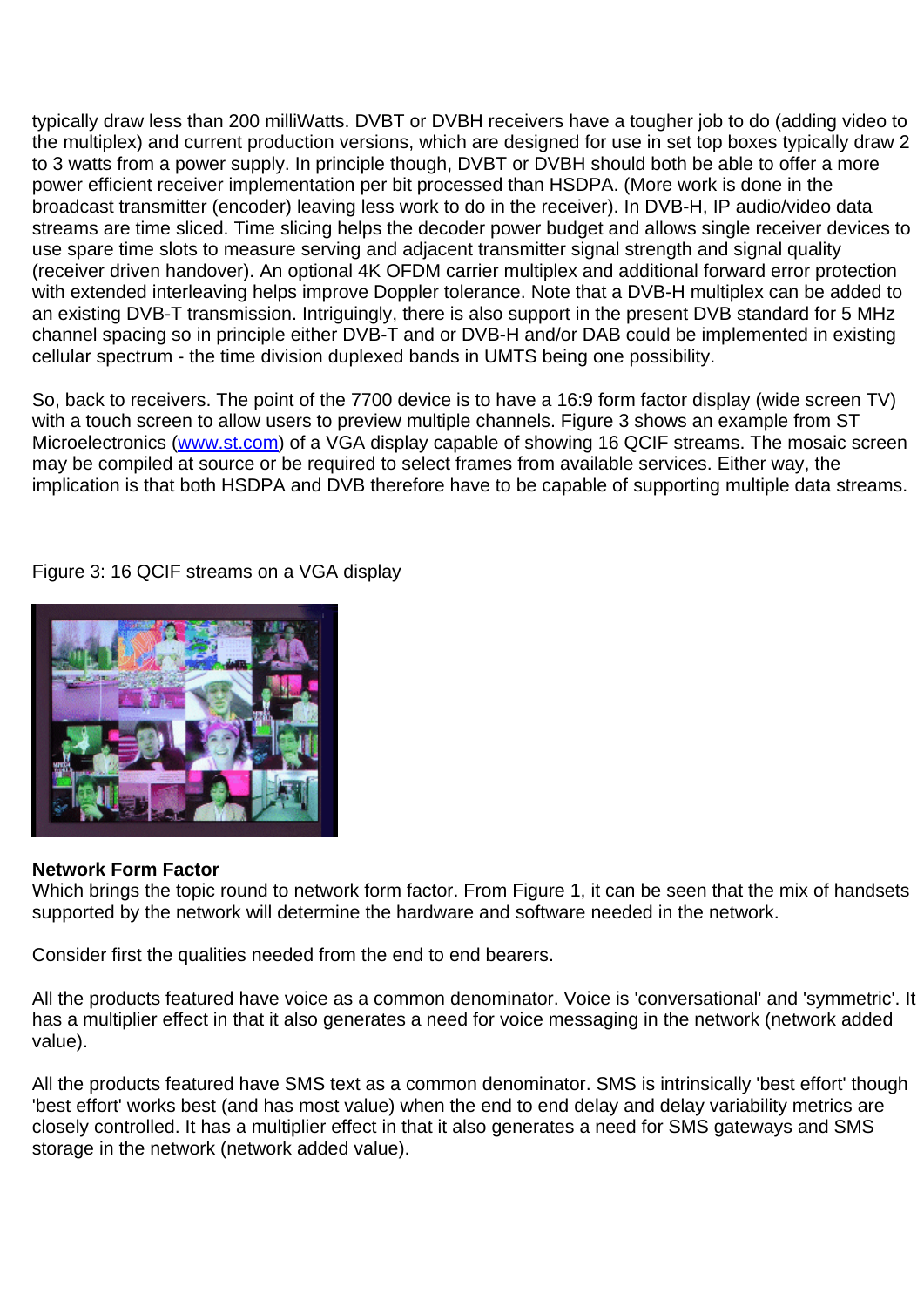All the products have imaging capabilities. Bi-directional imaging bandwidth is determined on the uplink by the imaging bandwidth of the CMOS camera and on the downlink by the display and display driver bandwidth.

| <b>Display</b> | <b>Resolution</b> | Number of Pixels | <b>CMOS camera</b> |
|----------------|-------------------|------------------|--------------------|
| <b>CIF</b>     | 352x288           | 101,376          | 100,000 pixel      |
| <b>QVGA</b>    | 320X240           | 76,800           | 100,000 pixel      |
| <b>VGA</b>     | 640x480           | 307,200          | 300,000 pixel      |
| <b>SXGA</b>    | 1280X1024         | 1,310,720        | 1.3 M/Pixel        |
| <b>HDTV</b>    | 1920x1080         | 2,073,600        | 2 M/Pixel          |
| <b>QXGA</b>    | 2048X1536         | 3, 145, 728      | 3 M/Pixel          |

Figure 4: Display and CMOS camera bandwidth

Note that 18 months ago, 100.000 pixel CMOS cameras were considered pretty good. Today's devices (for high-end camera phones) are typically 1.3 Megapixel. An example would be Micron's 1/3rd inch format MT9M011device. [www.micron.com](http://www.micron.com/)

A 1.3 Megapixel camera is equivalent to an SXGA resolution display. A 2 Megapixel camera is equivalent to HDTV. The Micron device uses 85 milliwatts 15fps full resolution or 50 milliwatts at VGA resolution, i.e. compatible with the overall power budget of a high-end phone.

The impact of this imaging bandwidth is significant both in terms of local memory requirements in the handset and network delivery and storage bandwidth. A 65000-colour display is equivalent to 16-bit colour depth. A 1.3 Megapixel camera at 16 bits per pixel therefore generates an image size of 20.8 M/bits which at 15 frames per second implies a data rate of 312M/bits/s. Given that the 7610 can capture 10 minutes of video, even a compressed file can be several hundred megabytes. These images then need to be stored or sent somewhere.

Some of this video traffic will be streamed. However simultaneous voice and video may be (and most likely will be) conversational and symmetric rather than asymmetric, implying particular demands on uplink performance. Gaming needs an interactive bearer, Series 80 devices are best effort and audio and video services will be streamed. The ratio in which these bearers will be needed will be determined by the handset product mix- the product mix defines the traffic mix and required traffic properties.

Note also how network storage value increases as the product mix shifts towards higher end phones. A Series 40 device needs basic voice messaging, an SMS gateway and an image store. A Series 60 device creates the need for a video store and (for N-Gage) a game store/game server platform (and related 3D rendering capabilities). The Series 80 devices generate a demand for corporate enterprise servers; Series 90 devices create a demand for audio and video storage and broadcast content servers.

#### **Summary- Symbian and the Series 40/60/80/90 Network**

The mix of handsets used on the network determines the form factor of the network. Handset hardware and software form factor determines network hardware and software form factor. Handset hardware and software value determines network hardware and software value. More MIPS and memory in the handset generate a need for more MIPS and memory in the network. MIPS and memory in the network translate into increased network added value. A Series 60 network has more value than a